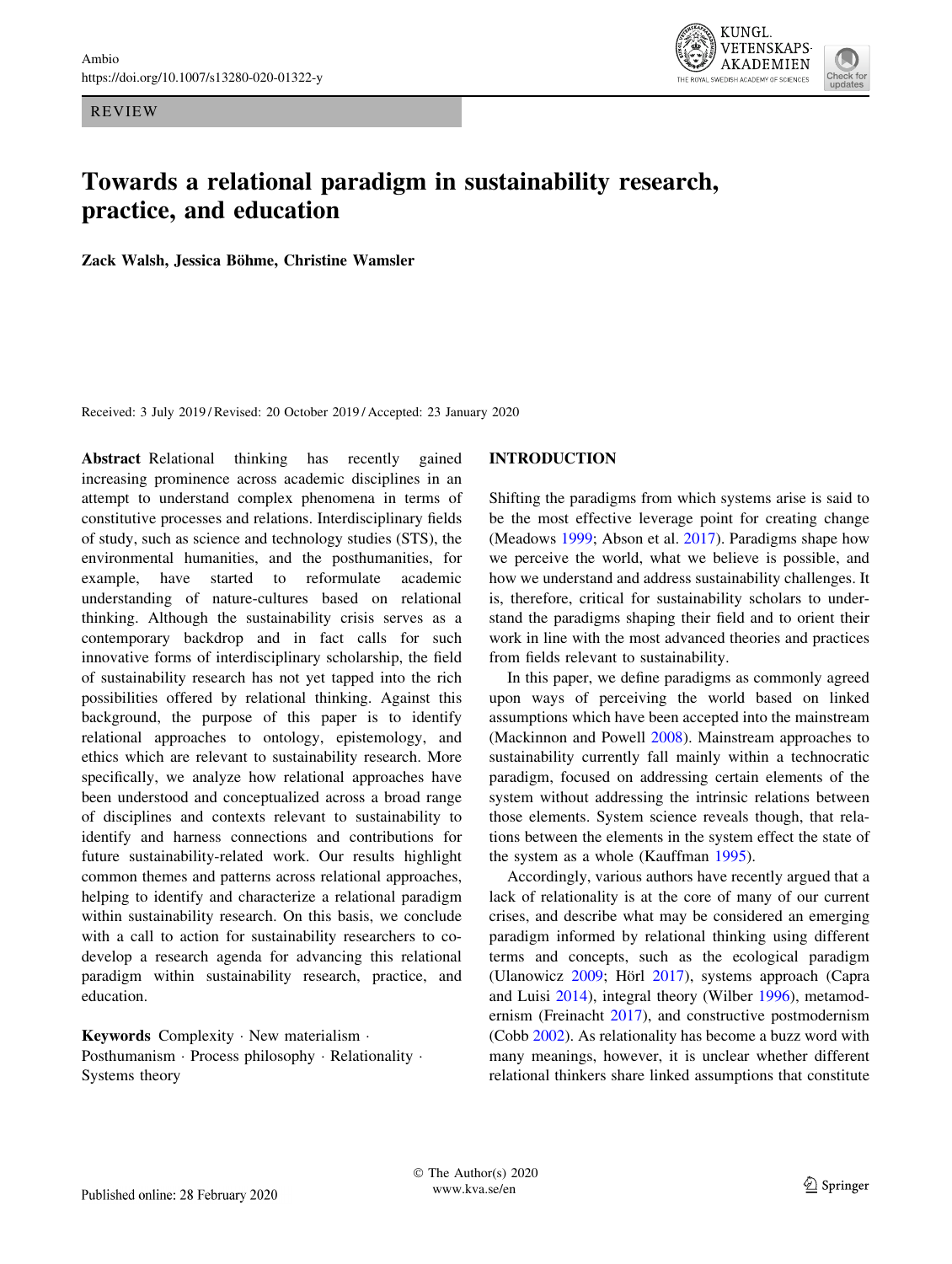an emerging paradigm and to what degree they relate to sustainability.

Against this background, we analyze how relational discourses<sup>1</sup> have been understood and conceptualized across a broad range of disciplines and contexts relevant to sustainability to identify and harness their connections and contributions for future sustainability-related work. For an emerging paradigm to become mainstream, there must be a coordinated shift in our way of being, thinking, and acting. To better understand how assumptions may be linked, we have, therefore, categorized literature into ways of being (ontologies), thinking (epistemologies) and acting (ethics). These three categories were selected as fundamental aspects of relationality based on the work of Varela [\(1999](#page-10-0)), Barad ([2007\)](#page-7-0), Kassel et al. ([2016\)](#page-8-0), Escobar [\(2017](#page-8-0)), and Puis de la Bellacasa [\(2017](#page-9-0)) who describe relational ways of being, thinking, and acting as a single tri-partite constellation—an ethico-onto-epistemology—that does not presuppose subject-object and nature-culture binaries.

Accordingly, in this paper, we will identify relational approaches to ontology, epistemology, and ethics which are relevant to sustainability. After describing our method of analysis (''Methodology''), we present what relational approaches to ontology encompass ('['Relational Approa](#page-2-0)[ches to Ontology'](#page-2-0)'), how relational approaches to epistemology can shape research practice (''[Relational](#page-3-0) [Approaches to Epistemology](#page-3-0)''), and the normative, ethical orientations underlying relational approaches to sustainability (''[Relational Approaches to Ethics'](#page-5-0)'). On this basis, we discuss the identified trends, themes, and patterns characterizing a relational approach to sustainability, concluding with recommendations for future research (''[Conclusions](#page-6-0)'').

### METHODOLOGY

This study presents a qualitative literature review to analyze how relational approaches relevant to sustainability have been understood and conceptualized. Indications of a relational paradigm come from diverse systems of knowledge in the humanities, social sciences, and natural sciences. Academic literature across multiple disciplines was selected for analysis insofar as they discussed relational approaches to ontology, epistemology, and ethics and were related to the context of sustainability.

Literature was selected based on an exploratory approach, combining the use of scholarly database searches (e.g. Scopus and Google Scholar) with a consultation

process with different key stakeholders and informants.<sup>2</sup> The latter involved a total of five workshops and continuous communication with participants through the participatory development of a web-based communication platform and database in the field between 2017 and 2019.<sup>3</sup> This resulted in the identification of a total of 100 publications for analysis (cf. '['Relational Approaches to Ontol](#page-2-0)[ogy](#page-2-0)'', '['Relational Approaches to Epistemology'](#page-3-0)' and ''[Relational Approaches to Ethics'](#page-5-0)'). The categorization of the identified papers to the three categories (ontology, epistemology and ethics) was based on the following definition of these terms and their relevance for sustainability:

- (A) Ontologies describe the ''assumptions (which may be implicit or explicit) about what kinds of things do or can exist in [reality], and what might be their conditions of existence, relations of dependency, and so on'' (Scott and Marshall [2009,](#page-9-0) p. 531).
- (B) Epistemologies describe how we come to know the world. They define the criteria, standards, and methods for understanding reality (Steup [2018\)](#page-9-0).
- (C) Ethics describes ''what is morally good and bad and morally right and wrong'' (Singer [2019,](#page-9-0) para. 1). It includes cultural values, morals, and norms shaped by social and political life.

These 3 categories were separated for the purposes of presenting a clear analysis, while acknowledging that the categories and discourses are mutually entangled. As such, the categorization schema is a fuzzy set $<sup>4</sup>$  which assigns</sup> discourses membership to a primary category while acknowledging that they relate to more than their assigned category.<sup>5</sup> We separate discourses to highlight specific relationships that could prove helpful in further developing relational approaches to sustainability, whilst we recognize that discourses could be differently categorized, allowing new relationships to become visible. What we construct is therefore one potential functional assemblage that may be explored in future sustainability research. Figure [1](#page-2-0) presents a tanglegram (Hodder [2012](#page-8-0)), highlighting the identified entanglements of the 26 most prominent discourses out-lined in our analysis ("[Relational Approaches to](#page-2-0)

<sup>1</sup> The term 'discourse' defines ways to think and communicate about a given subject matter.

<sup>&</sup>lt;sup>2</sup> The key stakeholders were identified though a targeted selection of scholars and practitioners and an open call for participation related to the themes of this paper. The workshops included a total of 125 participants.

<sup>3</sup> [http://www.ama-project.org/.](http://www.ama-project.org/)

<sup>4</sup> Zadeh [\(1965](#page-10-0)) defines fuzzy sets as ''a class of objects with a continuum of grades of membership. Such a set is characterized by a membership (characteristic) function which assigns to each object a grade of membership ranging between zero and one'' (p. 338).

<sup>5</sup> For instance, posthumanism and ecofeminism make ontological and epistemological critiques, not just ethical ones; nevertheless, they have been included under ethics because unlike other discourses, they are explicitly normative in orientation.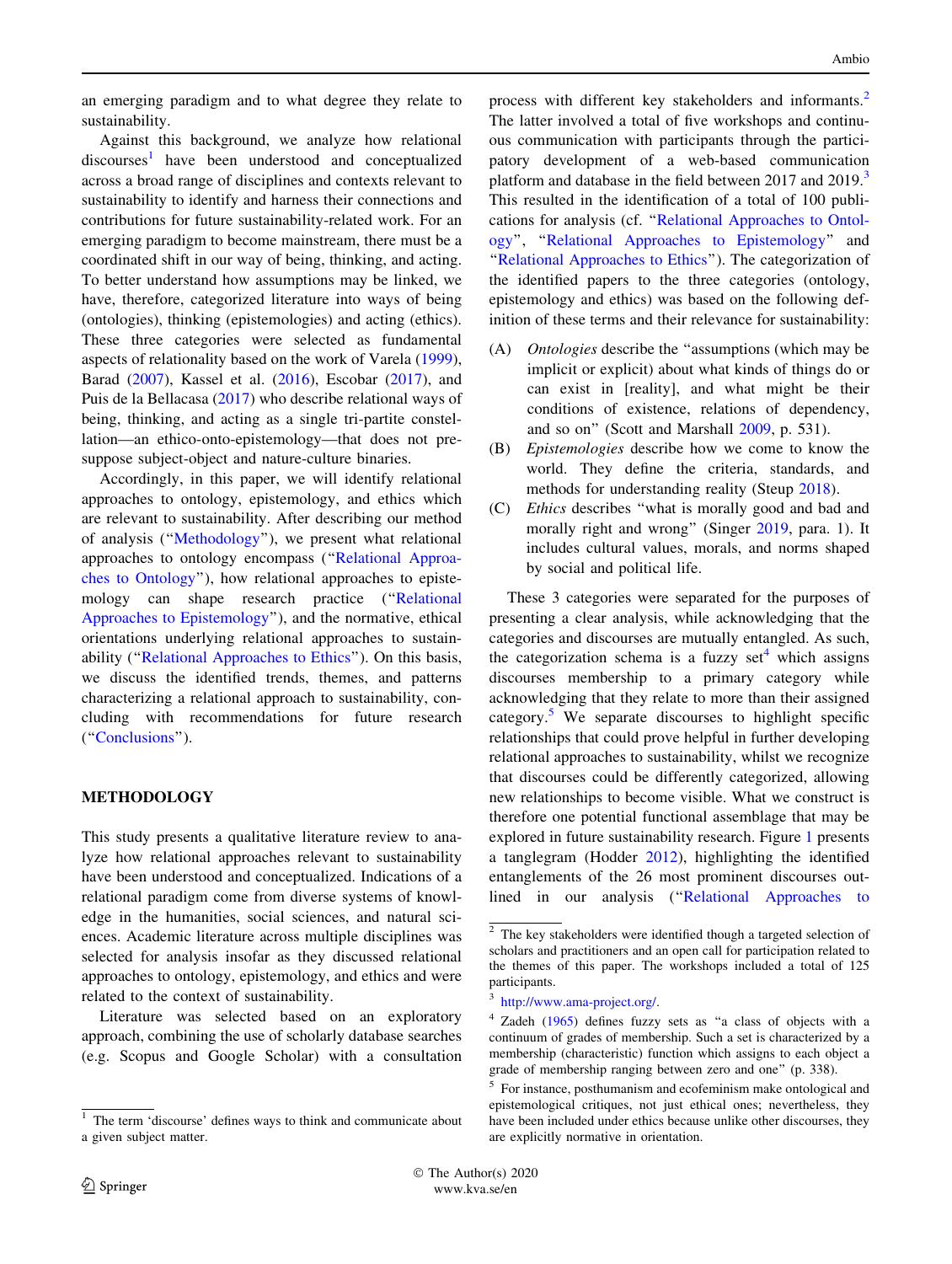<span id="page-2-0"></span>

**TANGLEGRAM OF KEY RELATIONAL DISCOURSES** 

Fig. 1 Functional assemblage of twenty-six relational discourses relevant to sustainability with connections to ontology, epistemology, and ethics

Ontology'', '['Relational Approaches to Epistemology](#page-3-0)'' and "Relational Approaches to Ethics"). $<sup>6</sup>$  The tri-partite cate-</sup> gorization offers a functional framework for developing relational approaches to sustainability in concert with each other, drawing upon the diversity of discourses while respecting both their distinctions and intra-relations.

#### RELATIONAL APPROACHES TO ONTOLOGY

A total of 25 publications were identified as relevant regarding relational approaches to ontology. They come mainly from the fields of philosophy, indigenous and religious studies, cultural studies, and political science. In this context, relevant discourses describing relational ontologies relate to speculative realism, process philosophy, new materialism, indigenous wisdom, and religious wisdom (Fig. 1). All relational ontologies posit that ''the relations between entities are more fundamental than the entities themselves'' (Wildman [2006,](#page-10-0) p. 1). No entity preexists the relations that constitute it.

Within the identified literature, the majority of sources describe relational ontologies that can be broadly categorized as either undifferentiated or differentiated.

Undifferentiated relational ontologies are monistic, viewing an entity as ''an evolving expression of a metaphysical source'' (Stout [2012,](#page-9-0) p. 389). Ecological holism is a form of undifferentiated relational ontology, for example, that dissolves the distinctions between mind, matter, and life in terms of more fundamental activities of the universe (Smuts [1926\)](#page-9-0). By contrast, differentiated relational ontologies view reality as an evolving unique expression of complex, relational, multidimensional sources (Stout [2012,](#page-9-0) p. 389). The latter conceives identity and difference in relation to each other, whereas the former assimilates differences in more fully encompassing forms of identity. The difference between undifferentiated and differentiated relational ontology is consequential for sustainability research. White et al.'s ([2016\)](#page-10-0) comprehensive survey of hybrid theoretical approaches to society and nature demonstrates the importance of taking a differentiated relational approach, so as to understand the mutual relations between social and ecological systems without dichotomizing or subsuming one into the other.

Contemporary discourses on relational ontology in Western thought were identified as belonging to speculative realism, process philosophy, and new materialism. Speculative realism (hereafter SR) is a heterogenous body of thought in which various philosophies posit very different alternatives to the bifurcation of nature/culture and the anti-realism of modern Enlightenment philosophy.

<sup>6</sup> Although certain discourses have been clustered together to designate their relative affinity, the distance between discourses and the 3 categories is insignificant.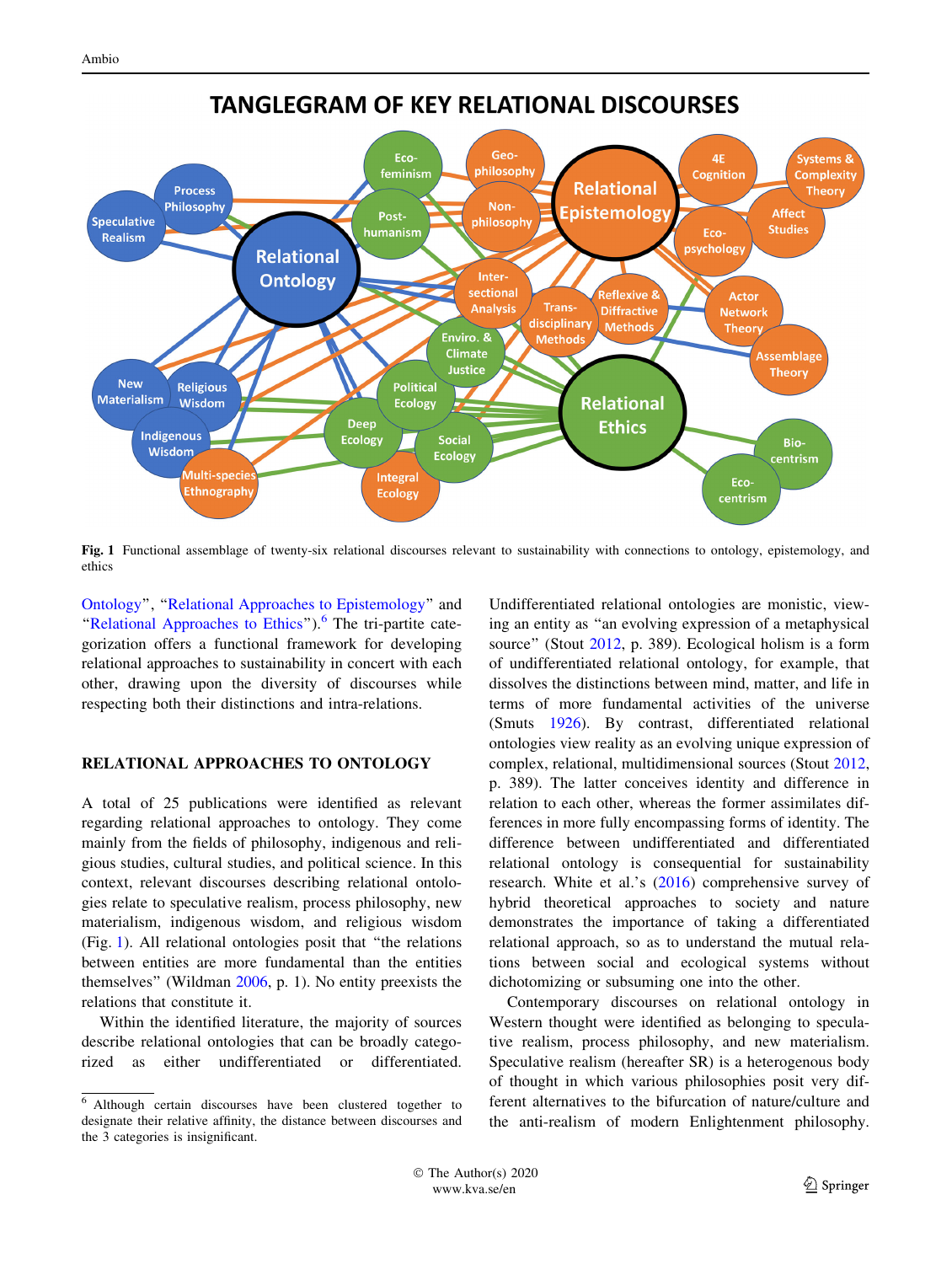<span id="page-3-0"></span>SR's core commitments are to a renewed willingness to entertain speculative metaphysics and ontological realism in an attempt to overcome the problem of correlationism. As most famously described by Kant, correlationism posits that an object cannot be known outside its relationship to the mind, such that knowledge of reality is always a correlation between thinking and being (Bryant et al. [2011](#page-7-0)). SR seeks various ways to describe reality outside this contradiction.

Process philosophy is an antecedent of SR known to possess a differentiated relational ontology (Keller and Daniell [2002;](#page-8-0) Faber and Stephenson [2011;](#page-8-0) Shaviro [2014](#page-9-0)). The progenitor of process philosophy, Alfred North Whitehead [\(1929](#page-10-0)), posited that every actual entity composes societies of ever-greater societies, while being both internally related and differentiated from other actual entities. The social, he claimed, ''is a way of describing how each entity is constituted by and through its environment'' (Halewood [2011](#page-8-0), p. 121). Recent works by Henning [\(2005](#page-8-0)), Ims et al. ([2015\)](#page-8-0), Stengers ([2015](#page-9-0)), Muraca [\(2016](#page-9-0)), Latour ([2017\)](#page-8-0), Kaaronen ([2018\)](#page-8-0), and Mancilla et al. ([2019\)](#page-8-0) demonstrate the multiple ways process-relational ontologies shift epistemological and ethical orientations to human–nature interactions based on an understanding of their co-constitution. Latour  $(2017)$  $(2017)$  is probably one of the best-known authors writing about process philosophy and ecology who argues that the Earth should be conceived as a complex assemblage of living and agential processes which should be given political standing.

Another heterogenous body of thought that develops relational approaches to ontology in the context of sustainability is new materialism. New materialism makes a core commitment to experiment with post-Cartesian ontologies that explore the variegated relationships between different nature-cultures. New materialists generally employ multi-modal methodologies that examine various levels (micro-, meso-, and macro-) of socio-ecological systems simultaneously (Coole and Frost [2010](#page-7-0)). Jane Bennet is, for instance, one of the better-known new materialists. In Vibrant Matter ([2010](#page-7-0)), she develops a "vibrant materialism" that (like Latour) attributes agency to nonhumans, and that (like Whitehead) views living and non-living matter as co-constituting assemblages.

These discourses on relational ontology (SR, process philosophy, and new materialism) are comparatively recent developments emerging within Western thought. Most relational ontologies have, however, developed historically outside the West for millennia (Todd [2016\)](#page-10-0). Worldwide, there are many non-modern, earth-based, indigenous and religious ontologies that never inherited the bifurcation of nature/culture characteristic of the Western modern worldview. These traditions all focus on the inter-related, inter-dependent, and inter-active aspects of nature-cultures.

Unlike Western environmentalism, these traditions do not relate to the environment as something 'out there' that needs to be protected. Landscapes are considered both physical and mental phenomena, bearing the markings of personal and collective biographies, task-scapes, customs, rituals, and cosmologies (Miller et al. [2014;](#page-9-0) Miller [2017](#page-9-0)). Indigenous peoples of the Americas, for example, follow a relational ontology based on kinship. They perceive themselves and nature as part of the same family sharing origins and ancestral bonds (Salmon [2000;](#page-9-0) Datta [2015](#page-7-0); Posthumus [2018](#page-9-0)).

## RELATIONAL APPROACHES TO EPISTEMOLOGY

A total of 52 publications were identified as relevant regarding relational approaches to epistemology. They come mainly from the fields of cognitive science, psychology, sociology, philosophy, science and technology studies, feminism, and sustainability science. Relevant discourses describing relational epistemologies within the identified literature relate to 4E cognition, affect studies, ecopsychology, assemblage theory, actor-network theory (ANT), multi-species ethnography, integral ecology, geophilosophy, non-philosophy, transdisciplinary (TD) methods, intersectional analysis, systems and complexity theory, and reflexive and diffractive methods (Fig. [1](#page-2-0)).

There is broad consensus that modern western epistemologies arising from the Enlightenment and scientific revolution are largely responsible for creating profound divisions and patterns of exploitation between humans and nonhumans. Their intellectual foundations were formed by figures such as Isaac Newton, Immanuel Kant, David Hume, John Locke, Francis Bacon, and René Descartes (Griffin [2001\)](#page-8-0). They posit: (1) The idea that causation is determined only by external relations between objects; (2) that no object can be understood outside its relation to thought; (3) that primary and secondary (sensible) qualities are separable and that science can objectively study the former without the latter; (4) that nature can be mastered, 'her' secrets revealed to instrumental reason and scientific 'progress'; and finally, (5) that mind and body are separable substances, and that the latter is the domain of objective scientific inquiry. These ideas formed the philosophy of empiricism that shaped the development of science, technology, and industry throughout the modern period. Though these ideas have been profoundly influential in shaping society, as Latour [\(1991](#page-8-0)) argues, we have never been truly modern. Despite modern people believing nature could be understood objectively, scientific knowledge is fundamentally shaped by social relations and practices. Researchers have always shaped and been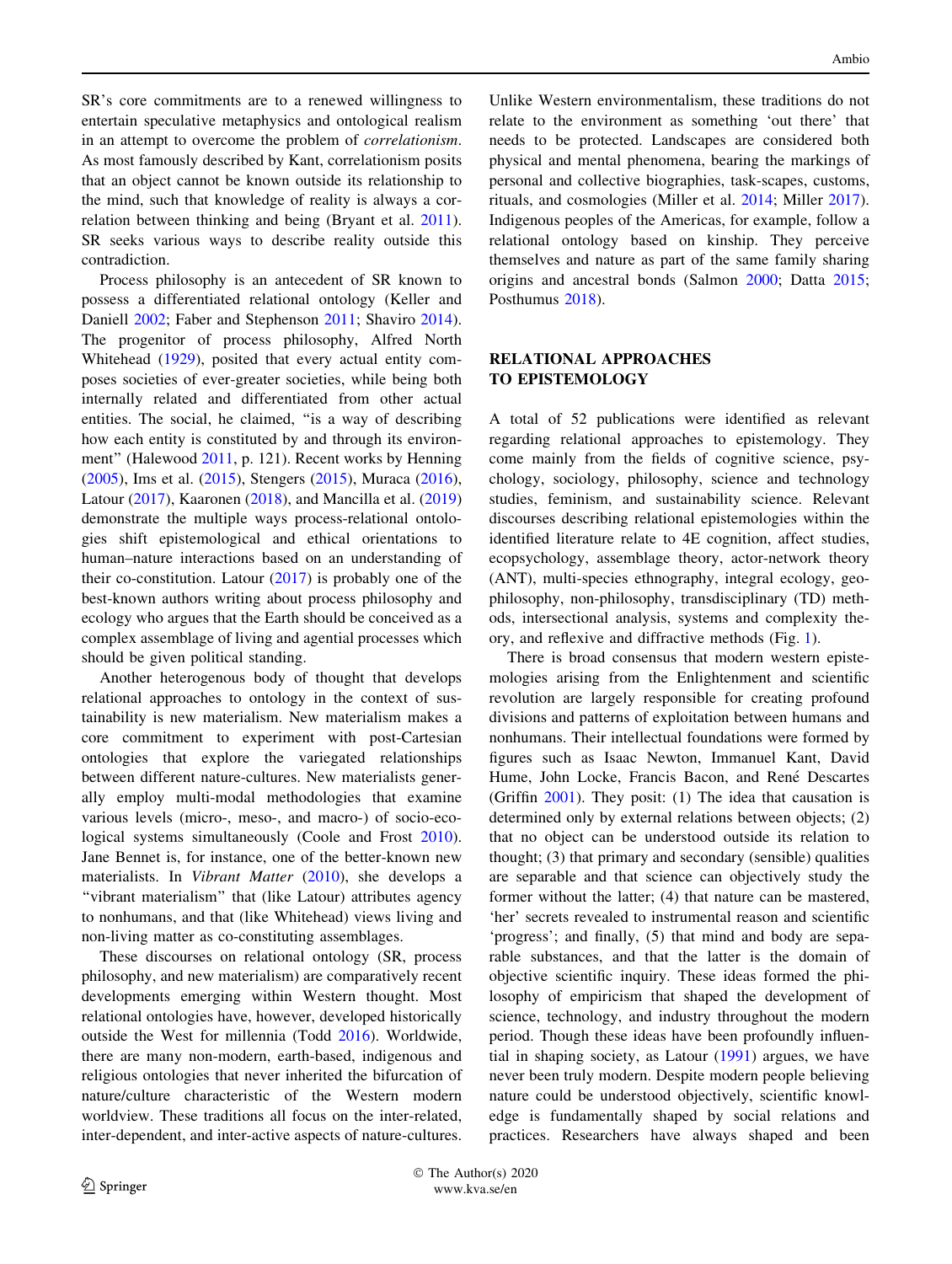shaped by the objects of their research. As such, many researchers now increasingly use reflexive methods to account for the observer's role in shaping knowledge (May and Perry [2017\)](#page-9-0).

In this context, the identified relevant literature from the field of cognitive science uses embodied, embedded, extended, and enactive (4E) approaches to cognition to scientifically understand the complex and dynamic interactions between coupled brain–body–environment systems (Varela et al. [1991;](#page-10-0) Clark [2008](#page-7-0)). Evan Thompson [\(2010](#page-10-0)), for instance, argues that closing the explanatory gap between consciousness and life is possible by incorporating phenomenological accounts of experience into scientific accounts of mind and life. Frequently, 4E approaches are also called 4EA, so as to include the growing field of affect studies (Gregg and Seigworth [2010](#page-8-0))—an interdisciplinary body of research taking relational approaches to emotions (Slaby [2016](#page-9-0)) that has examined emotional relationships to environments (Bladow and Ladino [2018\)](#page-7-0), media ecology (Angerer [2017](#page-7-0)), and body politics (Protevi [2009\)](#page-9-0).

The review of relevant literature in psychology stipulates that identity-based, value-based, and socio-cognitive approaches provide the best ways of bridging knowledge of personal and social-ecological transformation (Bögel and Upham [2018,](#page-7-0) p. 18). Ecopsychology is a branch of psychology that draws upon the ecological sciences to study the constitutive relations between minds and environments (Kanner et al. [1995;](#page-8-0) Fisher [2013](#page-8-0)). Studies on ecopsychology are typically concerned with the ecological unconscious, phenomenology, the interconnectedness of all beings, the transpersonal, and the transcendental (Kahn and Hasbach [2012\)](#page-8-0).

The review of the identified social scientific literature shows a growing interest in relational approaches to knowing. These approaches allow social scientists new methods for analyzing human-nonhuman relations. Assemblage theory (DeLanda [2006\)](#page-7-0) considers all things living and non-living to be assemblages of human and nonhuman parts. Several methods for studying assemblages have developed in empirical work (e.g. McFarlane [2011;](#page-9-0) Baker and McGuirk [2017;](#page-7-0) Feely [2019\)](#page-8-0). Actor-network theory (ANT) is among the relational methods most frequently used in the social sciences (Latour [2005](#page-8-0)). It does not position humans at the center or apex of agency and responsibility, but rather, considers agency to be distributed among various actants—none of which are themselves solely responsible for change. It studies how agency is formed by an interlinked chain of beings and processes, rather than any individual. To write about agency outside humanist epistemology, scholars frequently employ multispecies ethnography (e.g. Kirksey and Helmreich [2010](#page-8-0); Kirksey [2014;](#page-8-0) Multispecies Editing Collective [2017\)](#page-9-0).

In the field of philosophy, our review shows that relational epistemologies are being developed to help us think transversally across different geo-social scales. Integral approaches to ecology, also known as integral ecology, cross-boundaries between the humanities, social sciences, and natural sciences (e.g. Esbjörn-Hargens and Zimmerman [2009](#page-8-0); Mickey [2014;](#page-9-0) Mickey et al. [2017\)](#page-9-0). O'Brien and Hochachka ([2010\)](#page-9-0), for example, use integral theory to develop a multi-disciplinary, multi-perspectival understanding of climate change adaptation. Deleuze and Guattari's geo-philosophy is another approach to traversing mental, social and environmental ecologies (Bonta and Protevi [2004\)](#page-7-0), as is Francois Laruelle's non-philosophy, which provides a method for different ways of knowing (e.g. theologically, philosophically, and scientifically) to inform each other without imposing hierarchies (Smith [2013](#page-9-0)). These emerging philosophical approaches offer ways to think ecologically; not just to think 'about ecology,' but rather to think in terms of a 'general ecology' (Hörl  $2017$ ). Morton  $(2013, 2016)$  $(2013, 2016)$  $(2013, 2016)$  exemplifies work in this mode. He defines ecological awareness as a knowing that loops in on itself, as in a meditation, where one becomes familiar with 'the mesh' of inter-related happenings and their constitutive relations to oneself.

Transdisciplinary sciences have also begun developing relational approaches to knowing (Nicolescu [2002](#page-9-0); Craps and Brugnach [2015;](#page-7-0) Van Breda and Swilling [2018](#page-10-0)). Systems theory (incl. general systems theory, cybernetics, and complexity theory) is among the most prevalent discourses within these sciences (cf. Barile et al. [2018;](#page-7-0) Preiser et al. [2018](#page-9-0)). According to Capra and Luisi ([2014\)](#page-7-0), systems thinking developed in the 1920s by biologists, Gestalt psychologists, ecologists, and quantum physicists. It is characterized by several important shifts of perspective: from the parts to the whole; from disciplines to multidisciplinarity; from objects to relationships; from measuring to mapping; from quantities to qualities; from structures to processes; from objective to epistemic science; and from Cartesian certainty to approximate knowledge (pp. 80–82).

Feminist scholars offer important socially situated epistemological discourses, including standpoint theory (Harding [1991\)](#page-8-0), situated knowledge (Haraway [1988](#page-8-0)), and intersectional analysis (Crenshaw [1989](#page-7-0)). These discourses politicize and ethically orient sustainability research and have been most frequently employed within environmental justice scholarship (e.g. Kaijser and Kronsell [2014](#page-8-0); Malin and Ryder [2018](#page-8-0)). Feminist scholars have also developed diffractive methods to overcome the shortcomings of reflexive methods (e.g., Barad [2007](#page-7-0); Bozalek and Zembylas [2017;](#page-7-0) Hill [2017](#page-8-0)). Diffractive methods are used to read the insights of one discipline through another discipline to generate novel insights in the relation between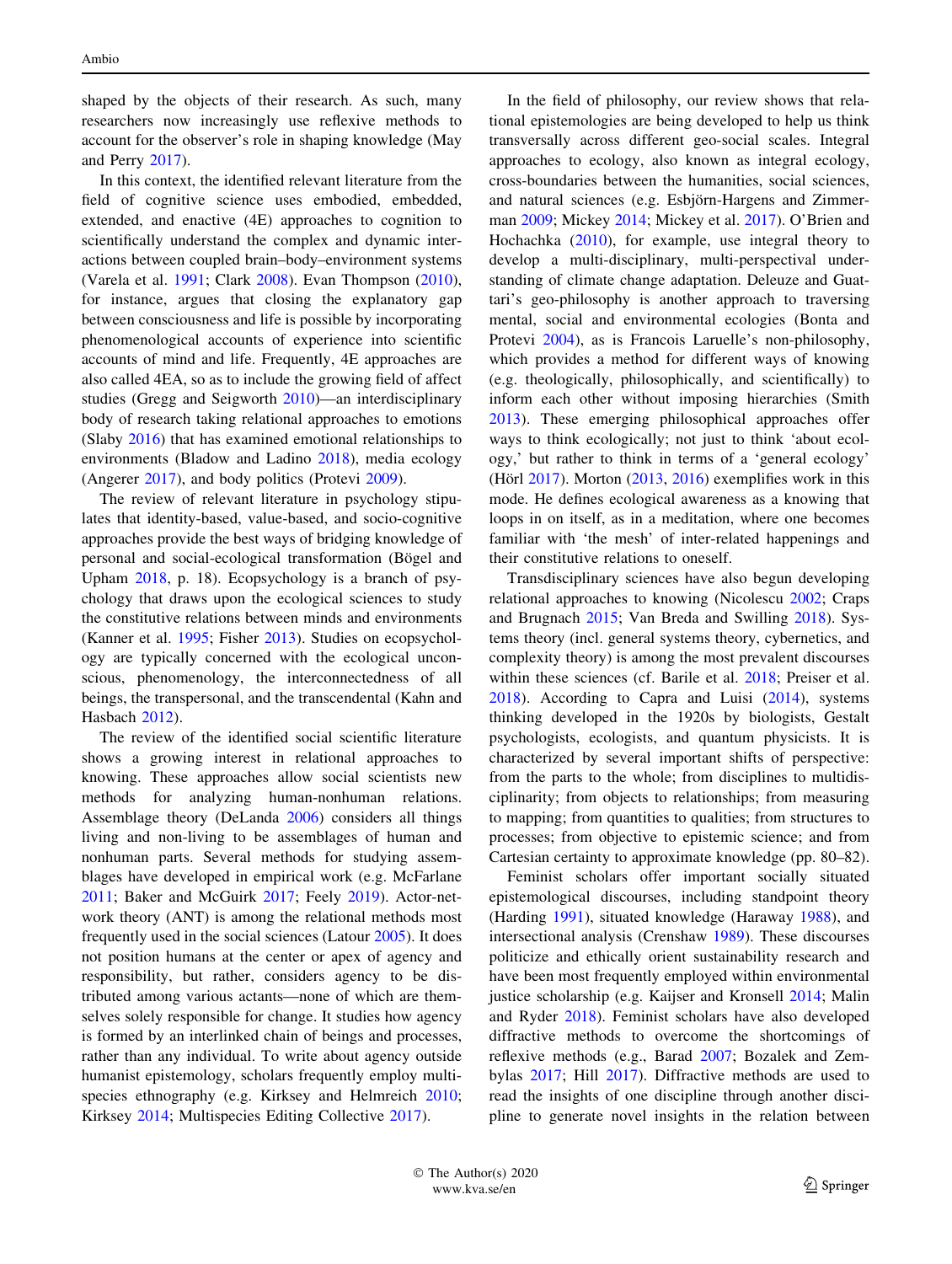<span id="page-5-0"></span>differences (e.g., Larson and Philips [2013;](#page-8-0) Massei [2014](#page-9-0); Doucet [2018](#page-7-0); Gullion [2018](#page-8-0)).

Finally, our review shows that in the field of sustainability science, scholars increasingly call for developing empirical methods that account for subjectivity and its role in shaping scientific practice (cf. Wamsler et al. [2018](#page-10-0)). Manuel-Navarrete ([2015\)](#page-9-0) claims for instance that research on 'mind maps' and 'mental models' provide generalizable ways of objectively analyzing subjectivity and integrating it in systems research and institutional arrangements.

## RELATIONAL APPROACHES TO ETHICS

A total of 23 publications were identified as relevant regarding relational approaches to ethics. They come mainly from the fields of sustainability science, philosophy, religious studies, and cultural studies. Relevant discourses describing relational approaches to ethics within the literature studied include biocentrism, ecocentrism, deep ecology, social ecology, political ecology, environmental and climate justice, ecofeminism, and posthumanism (Fig. [1\)](#page-2-0). The latter five discourses have been provisionally included under the category of ethics. Although they have shaped understandings of ontology and epistemology, they are nevertheless normative discourses influencing values, morals, and norms, especially at a societal level.

The identified dominant relational approaches to ethics within the fields of environmental and climate ethics include biocentrism and ecocentrism. Biocentrism and ecocentrism attribute moral significance to biological organisms and ecological systems, respectively. Collectively, they are committed to non-anthropocentrism, meaning that they do not position human interests at the center of moral concern.<sup>7</sup>

Deep ecology is an influential discourse, emphasizing the need to shift consciousness as a prerequisite for shifting modern industrial society toward a more sustainable paradigm. It was coined by the Norwegian eco-philosopher Arne Naess. Naess contrasts deep ecology with shallow ecology, arguing that whereas the latter views nature anthropocentrically in terms of nature's utility for us, deep ecology mines resources from spiritual, religious, and philosophical traditions to view nature eco-centrically. Although there can be many different versions of deep ecology, Naess' version (ecosophy 'T') is informed by Spinoza, Mahayana Buddhism, and the Gandhian philosophy of non-violence. As conflicts of interest arise, the health and flourishing of humans and nonhumans are considered holistically, such that the vitality of higherorder (more complex) systems is protected over that of lower-order systems (Drengson and Devall [2010\)](#page-7-0).

Critical scholars contend that deep ecology has an apolitical view of systems change, so they claim it is important to integrate deep ecology with social ecology (Slocombe [2002](#page-9-0)). Gary Snyder is one example of a thinker who has integrated both deep and social ecology in his activism and writings (Messersmith-Glavin [2012](#page-9-0)). As developed by Bookchin (Biehl [1999\)](#page-7-0), social ecology adds a critical perspective on class-based struggles of marginalized people by considering how ecology is informed by social hierarchy and domination. Radical social ecology investigates the material, social, and spiritual conditions of an ecological society by pursuing the elimination of human's domination of nature via the elimination of human's domination of humans. It connects ecological issues to a broad array of interconnected social issues (Bookchin [1980\)](#page-7-0).

Similarly, political ecology examines asymmetrical distribution of resources and power, helping to address the structural causes, not symptoms of sustainability challenges (Robbins [2012](#page-9-0)). Environmental and climate justice scholarship applies the methods of intersectional analysis in social and political ecology to the modern environmental movement. By forming alliances with marginalized groups, environmental and climate justice activists and scholars integrate personal and socio-ecological transformation by addressing both social justice issues (especially race, gender, and class-based injustice) in relation to ecological issues (such as air pollution, waste disposal, and access to clean water) (Carder n.d; Mohai et al. [2009](#page-9-0)).

Among the identified literature from social and political ecology, ecofeminism is among the most important and influential discourses. Ecofeminism ''seeks to understand the interconnected roots of all domination,'' connecting the oppression and domination of women in particular and marginalized groups in general to the oppression and domination of nature (Plant n.d., p. 101). Plumwood ([1993\)](#page-9-0) connects the logic of domination to dualistic structures of reasoning in Western thought. Male/female, mind/body, civilized/primitive, and human/nature dualisms, she argues, naturalize unequal and exploitative relationships based on the domination of subordinate groups. Other noted ecofeminists like Merchant ([1980\)](#page-9-0) and Shiva ([1989](#page-9-0)) document how science, technology, and economic development espouse ideas of progress tied to the control and mastery of nature and of women; while spiritually informed ecofeminists such as Ruether [\(1992](#page-9-0), [2005\)](#page-9-0) develop religious responses to these critiques, emphasizing the liberative potential of cultivating feminine principles in

 The Author(s) 2020 www.kva.se/en

 $\frac{7}{7}$  Non-anthropocentric approaches to environmental and climate society. ethics are collected in Henning and Walsh [\(2020](#page-8-0)).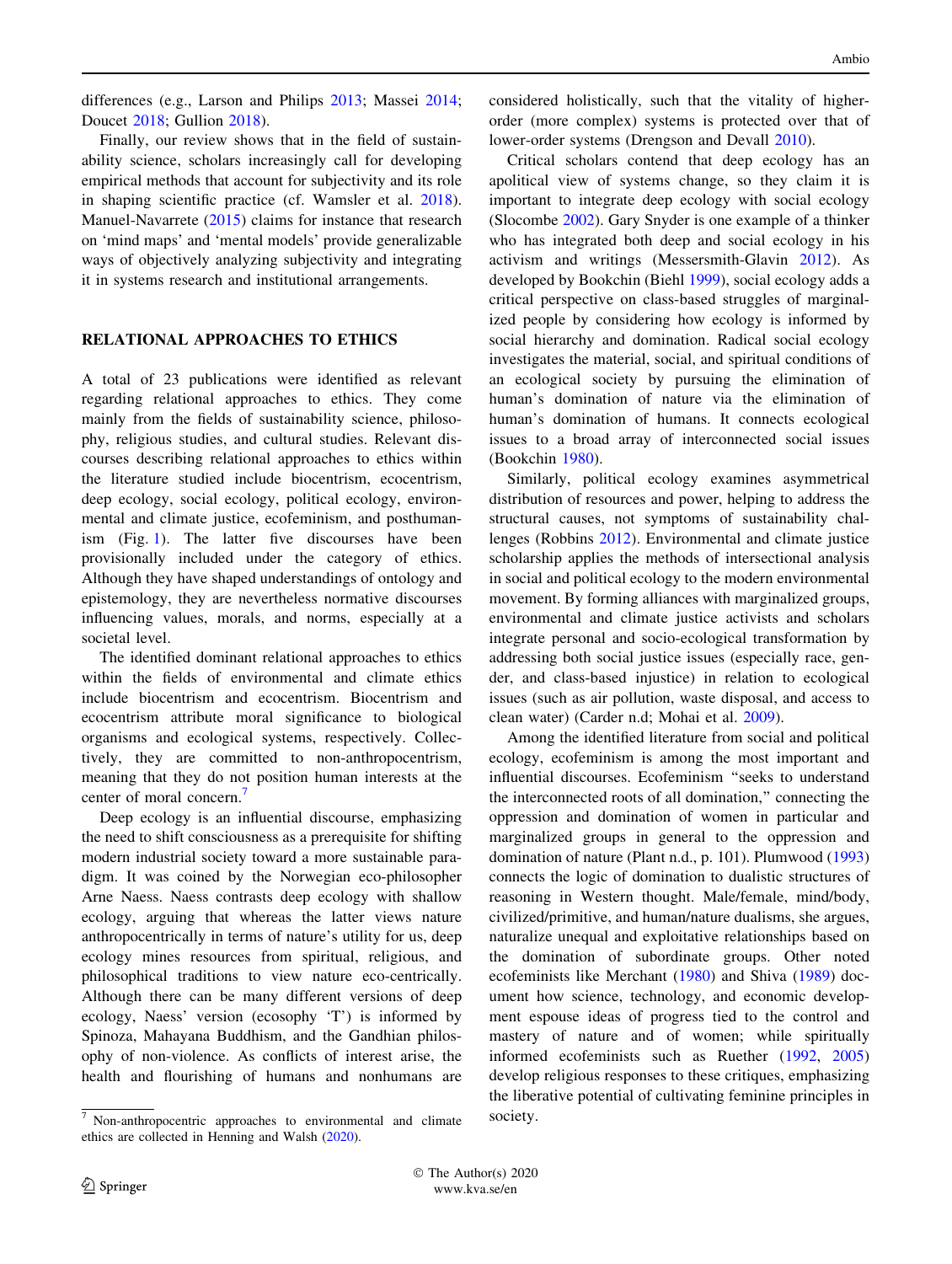<span id="page-6-0"></span>In making the claim that women are closer to nature, however, some (but by no means most) ecofeminists have problematically upheld gendered concepts of nature that fail to overcome the dualistic thinking underlying the logic of domination (Gaard [2011](#page-8-0)). Ecofeminism has since become more critical, intersectional, materialist, and posthumanist (Alaimo and Hekman [2008](#page-7-0); Gaard [2017](#page-8-0)). Prominent recent works include Alaimo ([2010\)](#page-7-0), Braidotti [\(2013](#page-7-0)), Zylinska ([2014\)](#page-10-0), Haraway [\(2016](#page-8-0)), Keller ([2017\)](#page-8-0) and Puis de la Bellacasa ([2017\)](#page-9-0). Posthuman feminists reject essentialist concepts of gender, and are much more technomaterialist, viewing human–nonhuman relations as materially informed by socio-technical systems. Posthumanism does not relegate its interest to animal (zoologic) encounters but explores relations of all kinds—both between biological beings (such as symbionts or holobionts) and cyborgs (or flesh machines).

## DISCUSSION AND CONCLUSIONS

Our review of the existing bodies of literature that take relational approaches to ontology, epistemology, and ethics relevant for sustainability has identified important developments, common themes, and patterns that constitute characteristics of a relational paradigm (and possible shift towards a relational paradigm) in sustainability research. Despite differences between the various perspectives cited, all describe a paradigm that (i) is grounded in a relational ontology, (ii) emphasizes the need for understanding human and non-human nature as mutually constitutive, and (iii) values more-than-human relations.

Our analysis shows that relational ontologies aim to overcome the bifurcation of nature/culture and various other dualisms (e.g. mind/matter, subjectivity/objectivity) shaping the modern worldview. Differentiated (as opposed to undifferentiated) relational ontologies respect the integrity of individuals while understanding how their being is fundamentally constituted by relations of all kinds. In this context, speculative realism, process philosophy, new materialism, and indigenous and religious wisdom traditions are systems of knowledge providing particularly well-developed understandings of relational ontology relevant to sustainability.

Our review also shows that relational approaches to epistemology account for the observer's role in shaping knowledge; acknowledge that agency is distributed across networks; view objects as assemblages of humans and nonhumans; increasingly focus on transdisciplinary methods to cut across disciplinary boundaries; and use diffractive methods to integrate different ways of knowing.

Lastly, our review shows that relational approaches to ethics include non-anthropocentric perspectives; value nonhuman nature in non-instrumental terms; use intersectional methods to analyze the inter-relations between social and ecological issues; and contextualize human–nature interactions in light of asymmetrical power relations and dynamics between assemblages or networks of interest.

This paper discretely analyzed relational approaches to ontology, epistemology, and ethics in an attempt to outline avenues to further develop them as a tri-partite constellation in future sustainability research, practice, and education.<sup>8</sup> Accordingly, the results and the developed analytical tri-partite framework on which they were based, can enable scholars and practitioners to identify and harness the contributions of relational approaches to sustainability in a more systematic way.

Currently, there exist only a few studies that explicitly take, to some extent, relational approaches to sustainability. These include research in fields, such as resilience (e.g. Darnhofer et al. [2016](#page-7-0); Lejano [2019\)](#page-8-0); socio-technical transitions (e.g. Garud and Gehman [2012;](#page-8-0) Chilvers and Longhurst [2015;](#page-7-0) Haxeltine et al. [2017](#page-8-0)); sustainability education (e.g. Netherwood et al. [2006;](#page-9-0) Williams [2013](#page-10-0); Lange [2018;](#page-8-0) O'Neil [2018](#page-9-0); Mcphie and Clarke [2019](#page-9-0); Taylor and Pacini-Ketchabaw [2019](#page-9-0)); environmental values (e.g. Jax et al. [2018;](#page-8-0) Pascual et al. [2018;](#page-9-0) Saxena et al. [2018](#page-9-0)); posthuman sustainability (e.g. Cielemecka and Daigle [2019;](#page-7-0) Fox and Alldred [2019;](#page-8-0) Smith [2019\)](#page-9-0); and quantum theory in sustainability (e.g. O'Brien [2016](#page-9-0); Rigolot [2019\)](#page-9-0). In spite of such exceptions, few sustainability researchers make explicit the related discourses outlined in this paper.

In fact, our analysis shows that relational approaches are marginalized within sustainability scholarship, despite the broad academic interest in relationality emerging across other fields. This article, therefore, calls scholars to consider the identified discourses in future sustainability research, practice, and education.

The identified relational approaches provide a basis for integrating so-called "inner" and "outer," "personal" and ''collective'' dimensions of sustainability without presupposing the logic of dualism underlying that language and framing. Ives et al. ([2019\)](#page-8-0) recently called for exploring relations among these dimensions, rather than discussing them as discrete dimensions.

Based on our results, we call for further research to better understand the generative interconnections between these various discourses and dimensions. More specifically, we call for further research that investigates how relational ontologies, epistemologies, and ethics intra-act to compose a relational approach to sustainability. In this context, intra-

<sup>8</sup> The web-based platform, upon which this research is partly based, has been developed to support such a task: [http://www.ama-project.](http://www.ama-project.org/) [org/.](http://www.ama-project.org/)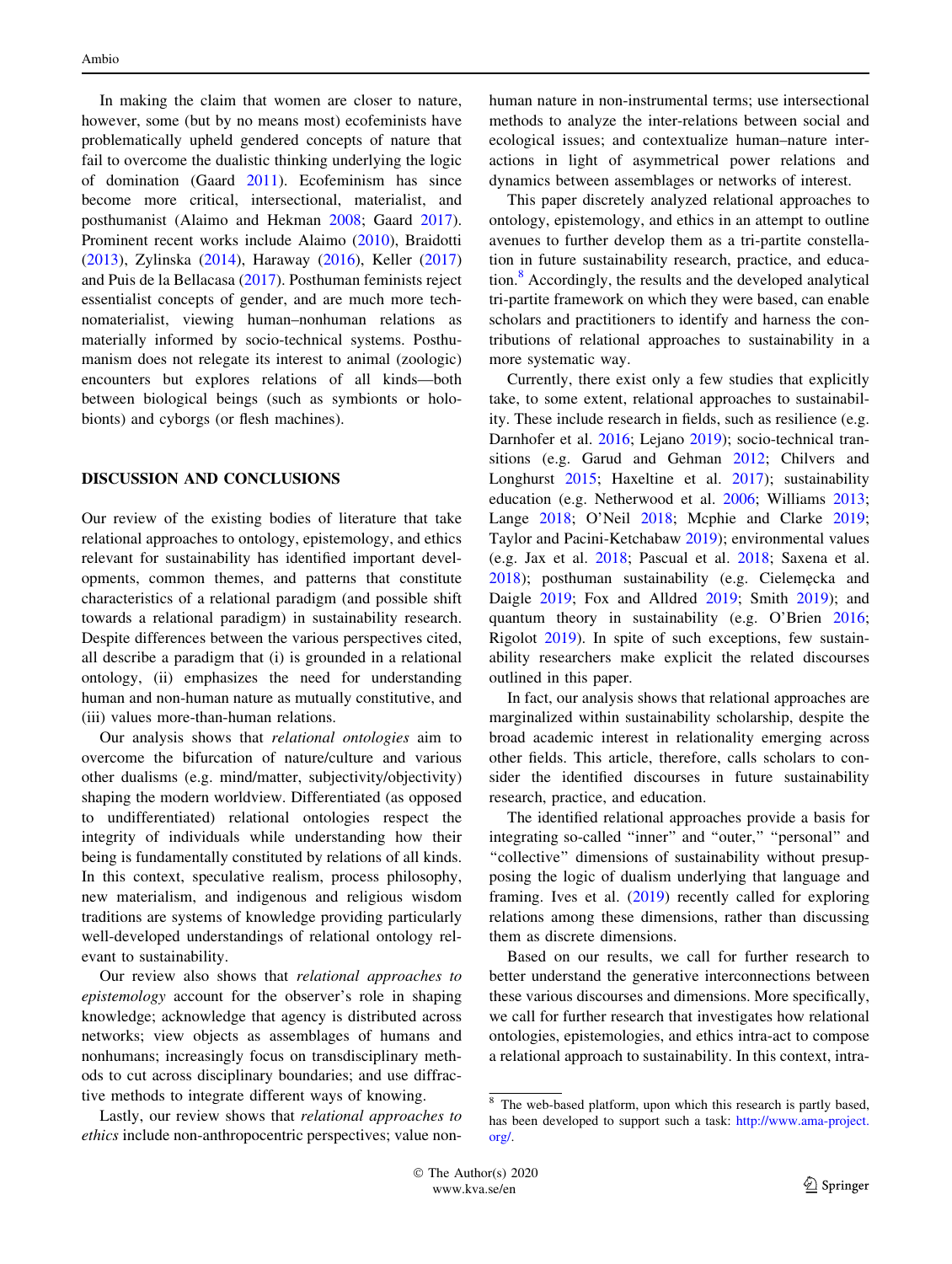<span id="page-7-0"></span>action means ''the mutual constitution of entangled agencies. That is, in contrast to the usual 'interaction,' which assumes that there are separate individual agencies that precede their interaction, the notion of intra-action recognizes that distinct agencies do not precede, but rather emerge through, their intra-action'' (Barad 2007, p. 33). On this basis, we conclude with a call to action for sustainability scholars and practitioners to co-develop a research agenda for advancing a relational paradigm within sustainability research, practice, and education based on relational ways of being, knowing, and acting.

Acknowledgements Open access funding provided by Lund University. Thanks to Thomas Bruhn and Brooke Lavelle for providing feedback on drafts. In addition, we thank the three anonymous reviewers whose critical feedback helped improve and clarify this manuscript.

Open Access This article is licensed under a Creative Commons Attribution 4.0 International License, which permits use, sharing, adaptation, distribution and reproduction in any medium or format, as long as you give appropriate credit to the original author(s) and the source, provide a link to the Creative Commons licence, and indicate if changes were made. The images or other third party material in this article are included in the article's Creative Commons licence, unless indicated otherwise in a credit line to the material. If material is not included in the article's Creative Commons licence and your intended use is not permitted by statutory regulation or exceeds the permitted use, you will need to obtain permission directly from the copyright holder. To view a copy of this licence, visit [http://creativecommons.](http://creativecommons.org/licenses/by/4.0/) [org/licenses/by/4.0/.](http://creativecommons.org/licenses/by/4.0/)

#### **REFERENCES**

- Abson, D.J., J. Fischer, J. Leventon, J. Newig, T. Schomerus, U. Vilsmaier, H. von Wehrden, P. Abernethy, et al. 2017. Leverage points for sustainability transformation. Ambio 46: 30–39. <https://doi.org/10.1007/s13280-016-0800-y>.
- Alaimo, S. 2010. Bodily natures: Science, environment, and the material self. Bloomington, IN: Indiana University Press.
- Alaimo, S., and S. Hekman (eds.). 2008. Material feminisms. Bloomington, IN: Indiana University Press.
- Angerer, M.L. 2017. Ecology of affect: Intensive milieus and contingent encounters. Translated by Gerrit Jackson. Lüneburg, Germany: Meson Press.
- Baker, T., and P. McGuirk. 2017. Assemblage thinking as methodology: Commitments and practices for critical policy research. Territory, Politics, Governance 5: 425–442.
- Barad, K. 2007. Meeting the universe halfway: Quantum physics and the entanglement of matter and meaning. Durham, NC: Duke University Press.
- Barile, S., F. Orecchini, M. Saviano, and F. Farioli. 2018. People, technology and governance for sustainability: The contribution of systems and cyber-systemic thinking. Sustainability Science 13: 1197–1208.
- Bennett, J. 2010. Vibrant matter: A political ecology of things. Durham, NC: Duke University Press.
- Biehl, J. (ed.). 1999. The Murray Bookchin reader. Montreal, Quebec: Black Rose Books.
- Bladow, K., and J. Ladino (eds.). 2018. Affective ecocriticism: Emotion, embodiment, environment. Lincoln, NE: University of Nebraska.
- Bögel, P.M., and P. Upham. 2018. The role of psychology in sociotechnical transitions literature: A review and discussion in relation to consumption and technology acceptance. Environmental Innovation and Societal Transitions 28: 122–136. [https://](https://doi.org/10.1016/j.eist.2018.01.002) [doi.org/10.1016/j.eist.2018.01.002.](https://doi.org/10.1016/j.eist.2018.01.002)
- Bonta, M., and J. Protevi. 2004. Deleuze and geophilosophy: A guide and glossary. Edinburgh, UK: Edinburgh University Press.
- Bookchin, M. 1980. Open letter to the ecology movement. In The green reader: Essays toward a sustainable society, ed. A. Dobson. San Francisco, CA: Mercury House.
- Bozalek, V., and M. Zembylas. 2017. Diffraction or reflection? Sketching the contours of two methodologies in educational research. International Journal of Qualitative Studies in Education 30: 111–127. [https://doi.org/10.1080/09518398.2016.](https://doi.org/10.1080/09518398.2016.1201166) [1201166.](https://doi.org/10.1080/09518398.2016.1201166)
- Braidotti, R. 2013. The posthuman. Cambridge, UK: Polity Press.
- Bryant, L., N. Srnicek, and G. Harman (eds.). 2011. The speculative turn: Continental materialism and realism. Victoria, AU: re.press.
- Capra, F., and P.L. Luisi. 2014. The systems view of life: A unifying vision. Cambridge, UK: Cambridge University Press.
- Carder, E.F. n.d. The american environmental justice movement. Internet Encyclopedia of Philosophy. Retrieved April 29, 2019, from <https://www.iep.utm.edu/enviro-j/>.
- Chilvers, J., and N. Longhurst. 2015. A relational co-productionist approach to sociotechnical transitions. 3S Working Paper 2015-27. Norwich, UK: Society and Sustainability Research Group, UEA.
- Cieleme˛cka, O., and C. Daigle. 2019. Posthuman sustainability: An ethos for our anthropocenic future. Theory, Culture & Society 36: 67–87. [https://doi.org/10.1177/0263276419873710.](https://doi.org/10.1177/0263276419873710)
- Clark, A. 2008. Supersizing the mind: Embodiment, action, and cognitive extension. Oxford, UK: Oxford University Press.
- Cobb, J.B. 2002. Constructive postmodernism. Religion Online. Retrieved April 14, 2019, from [https://www.religion-online.org/](https://www.religion-online.org/article/constructive-postmodernism/) [article/constructive-postmodernism/.](https://www.religion-online.org/article/constructive-postmodernism/)
- Coole, D., and S. Frost (eds.). 2010. New materialisms: Ontology, agency, and politics. Durham, NC: Duke University Press.
- Craps, M., and M.F. Brugnach. 2015. A relational approach to deal with ambiguity in multi-actor governance for sustainability. WIT Transactions on Ecology and the Environment 199: 233–243. [https://doi.org/10.2495/RAV150201.](https://doi.org/10.2495/RAV150201)
- Crenshaw, K. 1989. Demarginalizing the intersection of race and sex: A black feminist critique of antidiscrimination doctrine, feminist theory and antiracist politics. University of Chicago Legal Forum.
- Darnhofer, I., C. Lamine, A. Strauss, and M. Navarrete. 2016. The resilience of family farms: Towards a relational approach. Journal of Rural Studies 44: 111–122. [https://doi.org/10.1016/j.](https://doi.org/10.1016/j.jrurstud.2016.01.013) [jrurstud.2016.01.013](https://doi.org/10.1016/j.jrurstud.2016.01.013).
- Datta, R. 2015. A relational theoretical framework and meanings of land, nature, and sustainability for research with Indigenous communities. Local Environment 20: 102–113. [https://doi.org/](https://doi.org/10.1080/13549839.2013.818957) [10.1080/13549839.2013.818957.](https://doi.org/10.1080/13549839.2013.818957)
- DeLanda, M. 2006. A new philosophy of society: Assemblage theory and social complexity. London, UK: Continuum.
- Doucet, A. 2018. Shorelines, seashells, and seeds: Feminist epistemologies, ecological thinking, and relational ontologies. In The palgrave handbook of relational sociology, ed. F. Dépelteau. Cham, Switzerland: Palgrave Macmillan.
- Drengson, A., and B. Devall (eds.). 2010. The ecology of wisdom: Writings by Arne Naess. Berkley, CA: Counterpoint.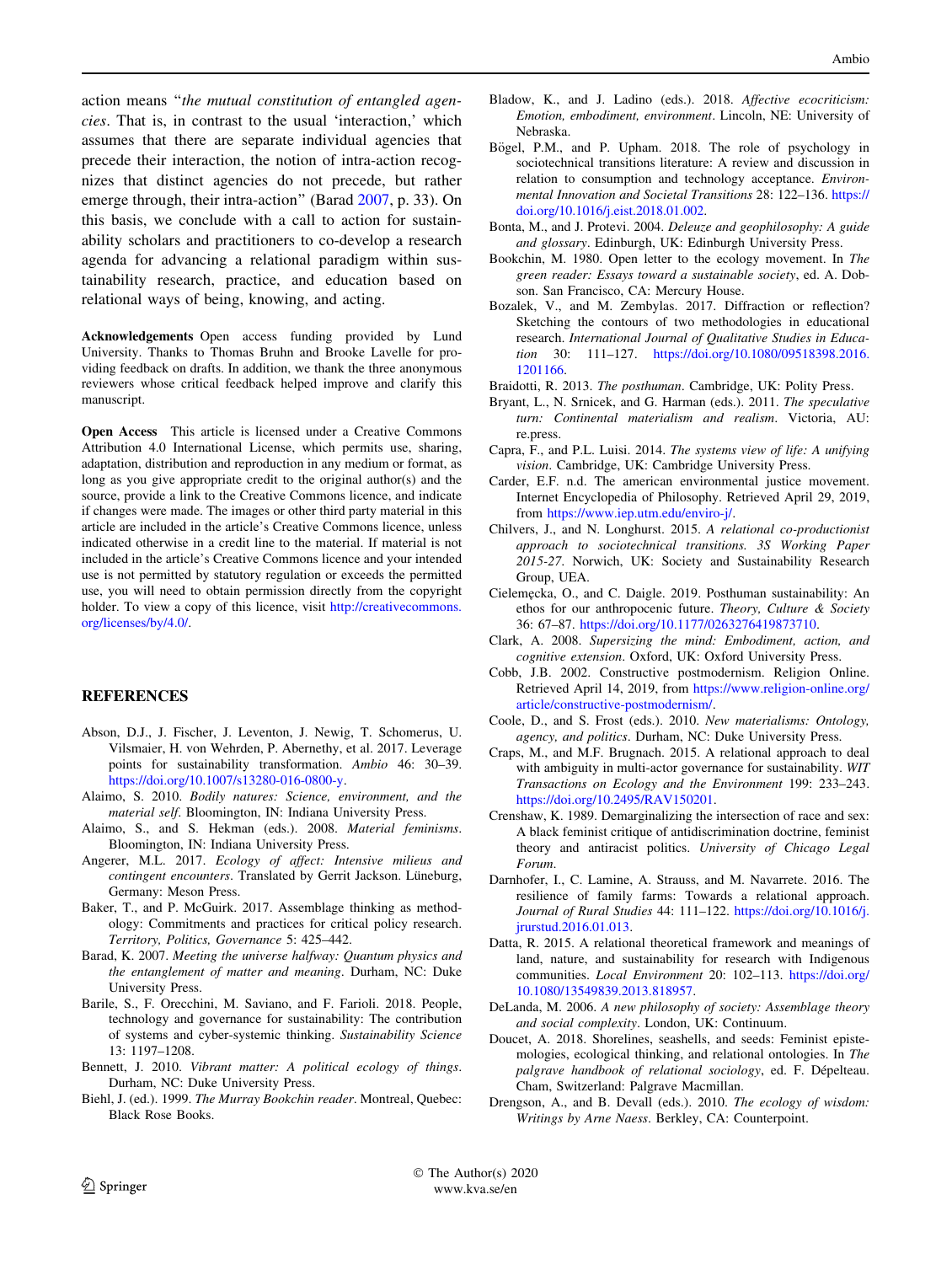- <span id="page-8-0"></span>Esbjörn-Hargens, S., and M. Zimmerman. 2009. Integral ecology: Uniting multiple perspectives on the natural world. Boston, MA: Integral Books.
- Escobar, A. 2017. Designs for the pluriverse: Radical interdependence, autonomy, and the making of worlds. Durham, NC: Duke University Press Books.
- Faber, R., and A. Stephenson (eds.). 2011. Secrets of becoming: Negotiating Whitehead, Deleuze, and Butler. New York: Fordham University Press.
- Feely, M. 2019. Assemblage analysis: An experimental new-materialist method for analysing narrative data. Qualitative Research. [https://doi.org/10.1177/1468794119830641.](https://doi.org/10.1177/1468794119830641)
- Fisher, A. 2013. Radial ecopsychology: Psychology in the service of life, 2nd ed. Albany, New York: State University of New York Press.
- Fox, N.J., and P. Alldred. 2019. Sustainability, feminist posthumanism and the unusual capacities of (post)humans. Environmental Sociology. <https://doi.org/10.1080/23251042.2019.1704480>.
- Freinacht, H. 2017. The listening society: A metamodern guide to politics. Metamoderna ApS.
- Gaard, G. 2011. Ecofeminism revisited: Rejecting essentialism and re-placing species in a material feminist environmentalism. Feminist Formations 23: 26–53.
- Gaard, G. 2017. Critical ecofeminism. Lanham, MD: Lexington Books.
- Garud, R., and J. Gehman. 2012. Metatheoretical perspectives on sustainability journeys: Evolutionary, relational and durational. Research Policy 41: 980–995. [https://doi.org/10.1016/j.respol.](https://doi.org/10.1016/j.respol.2011.07.009) [2011.07.009](https://doi.org/10.1016/j.respol.2011.07.009).
- Gregg, M., and G.J. Seigworth (eds.). 2010. The affect theory reader. Durham, NC: Duke University Press.
- Griffin, D.R. 2001. Reenchantment without supernaturalism: A process philosophy of religion. Ithaca, NY: Cornell University Press.
- Gullion, J.S. 2018. Diffractive ethnography: Social sciences and the ontological turn. New York, NY: Routledge.
- Halewood, M. 2011. Butler and Whitehead on the (social) body. In Secrets of becoming: Negotiating Whitehead, Deleuze, and Butler, ed. R. Faber and A. Stephenson, 107–126. New York, NY: Fordham University Press.
- Haraway, D. 1988. Situated knowledges: The science question in feminism and the privilege of partial perspective. Feminist Studies 14: 575–599.
- Haraway, D.J. 2016. Staying with the trouble: Making kin in the chthulucene. Durham, NC: Duke University Press.
- Harding, S. 1991. Whose science/whose knowledge?. Milton Keynes, UK: Open University Press.
- Haxeltine, A., B. Pel, A. Dumitru, F. Avelino, R. Kemp, T. Bauler, I. Kunze, J. Dorland, et al. 2017. Towards a TSI theory: A relational framework and 12 propositions, (TRANSIT working paper; 16, December 2017), TRANSIT: EU SSH.2013.3.2-1 Grant agreement no: 613169.
- Henning, B. 2005. The ethics of creativity: Beauty, morality, and nature in a processive cosmos. Pittsburgh, PA: University of Pittsburgh Press.
- Henning, B., and Z. Walsh. 2020. Climate change ethics and the nonhuman world. New York, NY: Routledge.
- Hill, C.M. 2017. More-than-reflective practice: Becoming a diffractive practitioner. Teacher Learning and Professional Development 2 (1): 1-17.
- Hodder, I. 2012. Entangled: an archeology of the relationships between humans and things. Chichester, UK: Wiley-Blackwell.
- Hörl, E. 2017. Introduction to general ecology: The ecologization of thinking. Translated by Nils F. Schott. In General ecology: The new ecological paradigm, ed. Erich Hörl, 1–75. London, UK: Bloomsbury.
- Ims, K.J., O.D. Jakobsen, and L. Zsolnai. 2015. Product as process: Commodities in mechanic and organic ontology. Ecological Economics 110: 11–14.
- Ives, C.D., R. Freeth, and J. Fischer. 2019. Inside-out sustainability: The neglect of inner worlds. Ambio. [https://doi.org/10.1007/](https://doi.org/10.1007/s13280-019-01187-w) [s13280-019-01187-w](https://doi.org/10.1007/s13280-019-01187-w).
- Jax, K., M. Calestani, K.M.A. Chan, U. Eser, H. Keune, B. Muraca, L. O'Brien, T. Potthast, et al. 2018. Caring for nature matters: A relational approach for understanding nature's contributions to human well-being. Current Opinion in Environmental Sustainability 35: 22–29. [https://doi.org/10.1016/j.cosust.2018.10.009.](https://doi.org/10.1016/j.cosust.2018.10.009)
- Kaaronen, R.O. 2018. Reframing tacit human-nature relations: An inquiry into process philosophy and the philosophy of Michael Polanyi. Environmental Values 27: 179–201.
- Kahn, P.H., and P.H. Hasbach. 2012. Ecopsychology: Science, totems, and the technological species. Cambridge, MA: MIT Press.
- Kaijser, A., and A. Kronsell. 2014. Climate change through the lens of intersectionality. Environmental Politics 23: 417–433. [https://](https://doi.org/10.1080/09644016.2013.835203) [doi.org/10.1080/09644016.2013.835203](https://doi.org/10.1080/09644016.2013.835203).
- Kanner, A.D., M.E. Gomes, and T. Roszak (eds.). 1995. Ecopsychology: Restoring the earth, healing the mind. Berkeley, CA: Counterpoint.
- Kassel, K., I. Rimanoczy, and S.F. Mitchell. 2016. The sustainable mindset: Connecting being, thinking, and doing in management education. In Academy of Management Annual Meeting Proceedings. Briarcliff Manor, NY.
- Kauffman, S.A. 1995. At home in the universe: The search for laws of self-organization and complexity. New York, NY: Oxford University Press.
- Keller, C. 2017. Intercarnations: Exercises in theological possibility. New York, NY: Fordham University Press.
- Keller, C., and A. Daniell (eds.). 2002. Process and difference: Between cosmological and poststructuralist postmodernisms. Albany, NY: SUNY Press.
- Kirksey, S.E., and S. Helmreich. 2010. The emergence of multispecies ethnography. Cultural Anthropology 25: 545–576.
- Kirksey, E. (ed.). 2014. The multispecies salon. Durham, NC: Duke University Press.
- Lange, E.A. 2018. Transforming transformative education through ontologies of relationality. Journal of Transformative Education 16: 280–301. <https://doi.org/10.1177/1541344618786452>.
- Larson, M.L., and D.K. Philips. 2013. Searching for methodology: Feminist relational materialism and the teacher student writing conference. Reconceptualizing Educational Research Methodology 4: 19–34.
- Latour, B. 1991. We have never been modern. Translated by Catherine Porter. Cambridge, MA: Harvard University Press.
- Latour, B. 2005. Reassembling the social: An introduction to actornetwork theory. Oxford, UK: Oxford University Press.
- Latour, B. 2017. Facing gaia: Eight lectures on the new climatic regime. Translated by Catherine Porter. Cambridge, UK: Polity Press.
- Lejano, R.P. 2019. Relationality and socio-ecological systems: Going beyond or behind sustainability and resilience. Sustainability 11: 2760. [https://doi.org/10.3390/su11102760.](https://doi.org/10.3390/su11102760)
- Mackinnon, A., and B. Powell. 2008. Paradigms and worldviews. In China calling, ed. A. Mackinnon and B. Powell, 23–25. London, UK: Palgrave Macmillan.
- Malin, S.A., and S.S. Ryder. 2018. Developing deeply intersectional environmental justice scholarship. Environmental Sociology. <https://doi.org/10.1080/23251042.2018.1446711>.
- Mancilla, G.M., T. Hertz, and M. Schlüter. 2019. Towards a process epistemology for the analysis of social-ecological systems. Environmental Values. [https://doi.org/10.3197/096327119X](https://doi.org/10.3197/096327119X15579936382608) [15579936382608](https://doi.org/10.3197/096327119X15579936382608).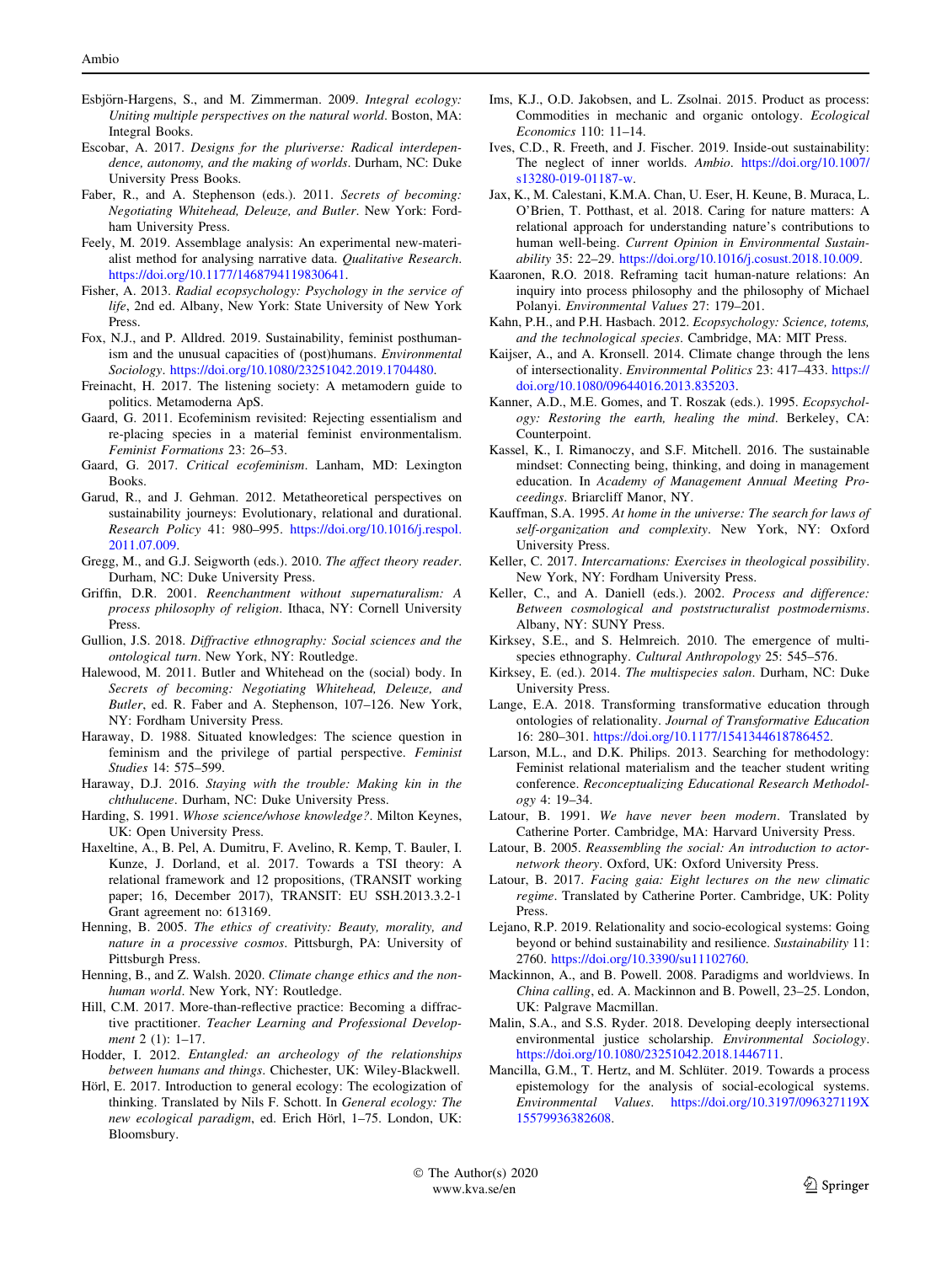- <span id="page-9-0"></span>Manuel-Navarrete, D. 2015. Double coupling: Modeling subjectivity and asymmetric organization in social-ecological systems. Ecology and Society 20: 26. [https://doi.org/10.5751/ES-07720-](https://doi.org/10.5751/ES-07720-200326) [200326](https://doi.org/10.5751/ES-07720-200326).
- Massei, L.A. 2014. Beyond an easy sense: A diffractive analysis. Qualitative Inquiry 20: 742–746. [https://doi.org/10.1177/](https://doi.org/10.1177/1077800414530257) [1077800414530257.](https://doi.org/10.1177/1077800414530257)
- May, T., and B. Perry. 2017. Reflexivity: The essential guide. London, UK: SAGE Publications.
- McFarlane, C. 2011. Learning the city: Knowledge and translocal assemblage. Oxford, UK: Wiley Blackwell.
- Mcphie, J., and D.A.G. Clarke. 2019. A walk in the park: Considering practice for outdoor environmental education. In Feminist posthumanisms, new materialisms and education, ed. J. Ringrose, K. Warfield, and S. Zarabadi, 148–168. New York, NY: Routledge.
- Meadows, D. 1999. Leverage points: Places to intervene in a system. Stellenbosch: The Sustainability Institute.
- Merchant, C. 1980. The death of nature: Women, ecology, and the scientific revolution. New York, NY: Harper Collins.
- Messersmith-Glavin, P. 2012. Between social ecology and deep ecology: Gary Snyder's ecological philosophy. In The philosophy of the beats, ed. S. Elkholy, 243–266. Lexington, KY: University Press of Kentucky.
- Mickey, S. 2014. On the verge of a planetary civilization: A philosophy of integral ecology. New York, NY: Rowman & Littlefield International.
- Mickey, S., S. Kelly, and A. Robbert (eds.). 2017. The variety of integral ecologies: Nature, culture, and knowledge in the planetary era. Albany, NY: SUNY Press.
- Miller, J. 2017. China's green religion. New York, NY: Columbia University Press.
- Miller, J., D.S. Yu, and P. Van der Veer (eds.). 2014. Religion and ecological sustainability in china. New York, NY: Routledge.
- Mohai, P., D. Pellow, and J.T. Roberts. 2009. Environmental justice. Annual Review of Environment and Resources 34: 405–430.
- Morton, T. 2013. Hyperobjects: Philosophy and ecology after the end of the world. Minneapolis, MN: University of Minnesota Press.
- Morton, T. 2016. Dark ecology: For a logic of future coexistence. New York, NY: Columbia University Press.
- Multispecies Editing Collective. 2017. Troubling species: Care and belonging in a relational world. RCC Perspectives: Transformations in Environment and Society 1.
- Muraca, B. 2016. Relational values: A Whiteheadian alternative for environmental philosophy and global environmental justice. Balkan Journal of Philosophy 8: 19–38.
- Netherwood, K., J. Buchanan, L. Stocker, and D. Palmer. 2006. Values education for relational sustainability: A case study of lance holt school and friends. In Sharing wisdom for our future: Environmental education in action, ed. S. Wooltorton and D. Marinova, 249–259. Sydney, Australia: Australian Association of Environmental Education.
- Nicolescu, B. 2002. Manifesto of transdisciplinarity. Albany, NY: SUNY Press.
- O'Brien, K.L. 2016. Climate change and social transformations: Is it time for a quantum leap? WIREs Climate Change 7: 618–626. [https://doi.org/10.1002/wcc.413.](https://doi.org/10.1002/wcc.413)
- O'Brien, K., and G. Hochachka. 2010. Integral adaptation to climate change. Journal of Integral Theory and Practice 5: 89–102.
- O'Neil, J.K. 2018. Transformative sustainability learning within a material-discursive ontology. Journal of Transformative Education 16: 365–387. <https://doi.org/10.1177/1541344618792823>.
- Pascual, U., R. Gould, and K.M.A. Chan. 2018. Sustainability challenges: Relational values. Current Opinion in Environmental Sustainability. [https://doi.org/10.1016/S1877-3435\(18\)30139-8.](https://doi.org/10.1016/S1877-3435(18)30139-8)
- Plant, J. n.d. Women and nature. In The green reader: essays toward a sustainable society, ed. A. Dobson. San Francisco, CA: Mercury House.
- Plumwood, V. 1993. Feminism and the mastery of nature. New York, NY: Routledge.
- Posthumus, D.C. 2018. All my relatives: Exploring lakota ontology, belief, and ritual. Lincoln, NE: University of Nebraska Press.
- Preiser, R., R. Biggs, A. De Vos, and C. Folke. 2018. Socialecological systems as complex adaptive systems: Organizing principles for advancing research methods and approaches. Ecology and Society 23: 46. [https://doi.org/10.5751/ES-10558-](https://doi.org/10.5751/ES-10558-230446) [230446.](https://doi.org/10.5751/ES-10558-230446)
- Protevi, J. 2009. Political affect: Connecting the social and the somatic. Minneapolis, MN: University of Minnesota Press.
- Puis de la Bellacasa, M. 2017. Matters of care: Speculative ethics in more than human worlds. Minneapolis, MN: University of Minnesota Press.
- Rigolot, C. 2019. Quantum theory as a source of insights to close the gap between mode 1 and mode 2 transdisciplinarity: Potentialities, pitfalls and a possible way forward. Sustainability Science. <https://doi.org/10.1007/s11625-019-00730-8>.
- Robbins, P. 2012. Political ecology: A critical introduction, 2nd ed. West Sussex, UK: Wiley-Blackwell.
- Ruether, R.R. 1992. Gaia and god: An ecofeminist theology of earth healing. New York, NY: Harper Collins.
- Ruether, R.R. 2005. Integrating ecofeminism, globalization, and world religions. Lanham, MD: Rowman & Littlefield.
- Salmon, E. 2000. Kincentric ecology: Indigenous perceptions of the human-nature relationship. Ecological Applications 10: 1327–1332.
- Saxena, A.K., D. Chatti, K. Overstreet, and M.R. Dove. 2018. From moral ecology to diverse ontologies: Relational values in human ecological research, past and present. Current Opinion in Environmental Sustainability 35: 54–60. [https://doi.org/10.](https://doi.org/10.1016/j.cosust.2018.10.021) [1016/j.cosust.2018.10.021.](https://doi.org/10.1016/j.cosust.2018.10.021)
- Scott, J., and G. Marshall. 2009. A dictionary of sociology, 3rd edition revised. Oxford, UK: Oxford University Press.
- Shaviro, S. 2014. The universe of things: On speculative realism. Minneapolis, MN: University Of Minnesota Press.
- Shiva, V. 1989. Staying alive: Women, ecology, and development. London, UK: Zed Books.
- Singer, P. 2019. Ethics. Encyclopædia Britannica. Retrieved January 10, 2020, from [https://www.britannica.com/topic/ethics](https://www.britannica.com/topic/ethics-philosophy)[philosophy.](https://www.britannica.com/topic/ethics-philosophy)
- Slaby, J. 2016. Relational affect. Working Paper SFB 1171 Affective Societies 02/16.
- Slocombe, L. 2002. The environmental crisis: Seeking common ground between social ecologists and deep ecologists. Dissertation, Lancaster University.
- Smith, A. 2013. A non-philosophical theory of nature: Ecologies of thought. London, UK: Palgrave Macmillan.
- Smith, T.S.J. 2019. Sustainability, wellbeing and the posthuman turn. New York, NY: Palgrave Pivot.
- Smuts, J.C. 1926. Holism and evolution. London, UK: Macmillan.
- Stengers, I. 2015. In catastrophic times: Resisting the coming barbarism. Translated by Andrew Goffey. Ann Arbor, MI: Open Humanities Press.
- Steup, M. 2018. Epistemology. In Stanford encyclopedia of philosophy, ed. E.N. Zalta. Retrieved May 3, 2019, from [https://plato.](https://plato.stanford.edu/archives/win2018/entries/epistemology/) [stanford.edu/archives/win2018/entries/epistemology/.](https://plato.stanford.edu/archives/win2018/entries/epistemology/)
- Stout, M. 2012. Competing ontologies: A primer for public administration. Public Administration Review 72: 388–398. [https://doi.](https://doi.org/10.1111/j.1540-6210.2012.02530.x) [org/10.1111/j.1540-6210.2012.02530.x.](https://doi.org/10.1111/j.1540-6210.2012.02530.x)
- Taylor, A., and V. Pacini-Ketchabaw. 2019. Learning with children, ants, and worms in the Anthropocene: Towards a common world pedagogy of multispecies vulnerability. In Feminist

 The Author(s) 2020 www.kva.se/en